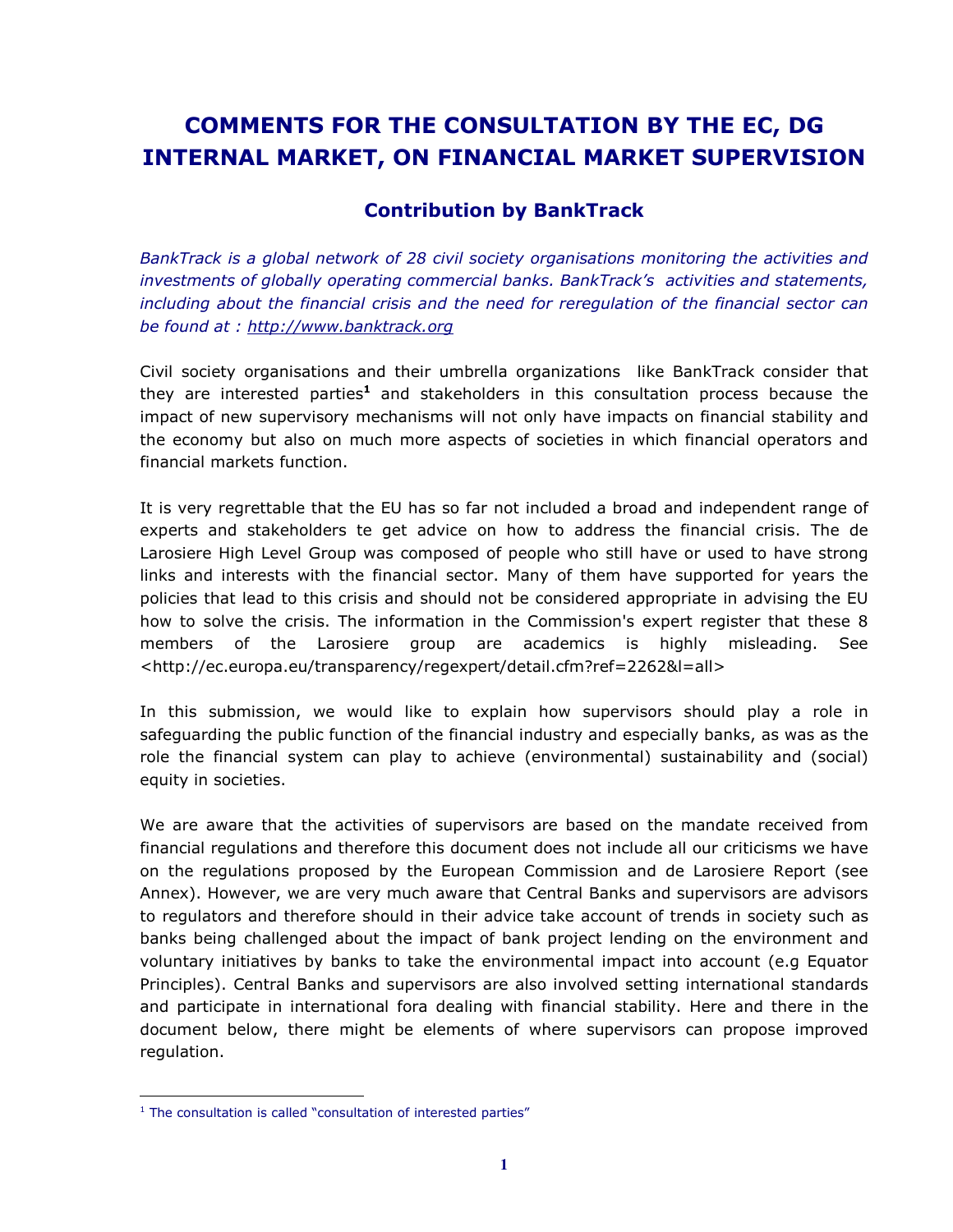## **The comments are in the following order:**

- Reformulating objectives of supervisors
- Supervising beyond financial stability
- Accountability, democracy and transparency
- Global supervisory cooperation
- Coordination
- Budget
- Other issues

### **REFORMULATING OBJECTIVES OF SUPERVISORS**

The EC's objective of a new supervisory structure is to "meet the challenge of complex international financial markets" (EC document of 4 March, Annex I , p. 2 (a)) .

To our opinion, supervision should include meeting the challenges of the financial sector's role in societies, and especially in making societies equitable and environmentally sustainable. Promoting and protecting the public interest of the financial system should be the primary objective of supervisors. This for instance includes ensuring that marginal, poor and vulnerable clients are being served and that financial services do not focus too much on serving the rich.

Overall, the proposals on supervisory structures contained in the documents are based on an approach whereby the supervisors constantly try to catch up with the innovations and expansion of the financial sector itself.

A better approach would be one whereby supervisors aim much more pro-actively at preventing financial instability based on the precautionary principle. This could be done for instance as follows:

- Implement a European-wide approval process of every new financial product brought on the market, especially speculative products. One important criterion for whether or not to approve a new financial product must be to ensure that it the product does no harm to the public interest and the environment. This "do not harm principle" (directly and indirectly) should also include ensuring that the new no financial product will result in financial instability or become a "toxic" product. The innovator should demonstrate conclusively that a new product will do no harm.
- Where new financial products that have social objectives (e.g. cheap housing loans) could lead to less income for the financial sector (whose focus in developing innovations has been on rich and speculating clients), supervisors should ensure that such financial products do not increase risk taking (e.g. securitisation and credit derivatives) to increase profitability. Undue risks to increase profitability of low profit financial products leads to financial instability, as the sub-prime mortgage crisis has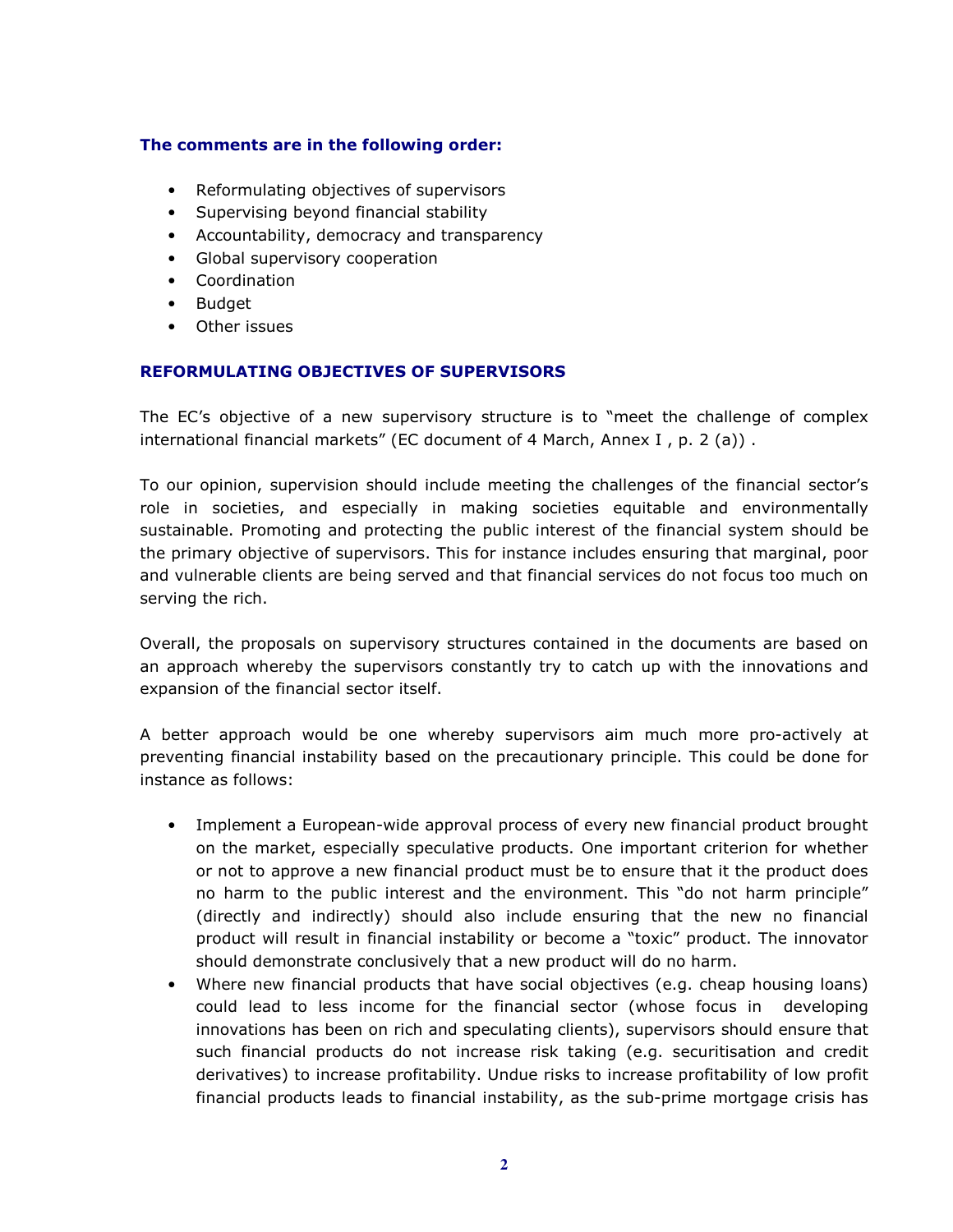shown. Supervisors should indicate to politicians where commercial banking is impeding social and environmental objectives of governments, and where other financing instruments would be welcome. In general, supervisors should ensure that no unrealistic expectations are made about the profitability of new financial products, and the financial sector activities in general.

- Prohibition of too complex and risky financial products, or financial products that are too costly to supervise.
- The objective of supervisors should be to aim at avoiding any supervisory failures, contrary to what de Larosiere Report says (para 149 "it is inevitable that there will be failures form time to time, and the arrangements for supervision have to be seen with this in mind"), i.e. supervisors need to implement the precautionary principle and the speculator pays principle. This also means that supervisors should advise and be involved in international standard setting which aims to avoid financial instability, crisis in societies and moral hazard. Regulations in the 1950s and 1960s were able to avoid financial crises which only occurred in the last three decades (see ANNEX).
- Impose limits on the size and role of financial corporations. Supervisors should prevent a bank, insurance company or another financial operator to become too big to fail, too interconnected to fail, too big to be saved or to cause too much instability so that it threatens financial systems and societies. De Larosiere report is wrong in stating that "it is unlikely that large financial institution will be broken up into component parts" (para. 234) since supervisors should have the power too break up financial "giants" if they are "too big to manage" and are a threat financial instability. In addition, some financial conglomerates are already introducing measures to make clear separation between their banking and insurance companies (e.g. ING). Supervisors should work more with European and national competition authorities whose mandate should also include to intervene when banks become too big to fail and too big to be saved.
- Strict criteria should be fulfilled by CEOs, board members, management, and the supervisory bodies of financial companies in order to ensure integrity, financial stability, environmental and social sustainability, and servicing the public interest of the financial sector. Supervisors should closely supervise voluntary and legal obligations, and the remuneration structure to that extent (see also next section).
- Assess, and ensure that all financial operators have balanced dialogues with stakeholder, i.e. that stakeholder dialogues are not limited to shareholders and investors. All stakeholders (workers, consumers, civil society organisations and other stakeholders) should be adequately consulted and getting the necessary information through transparency measures enforced by supervisors.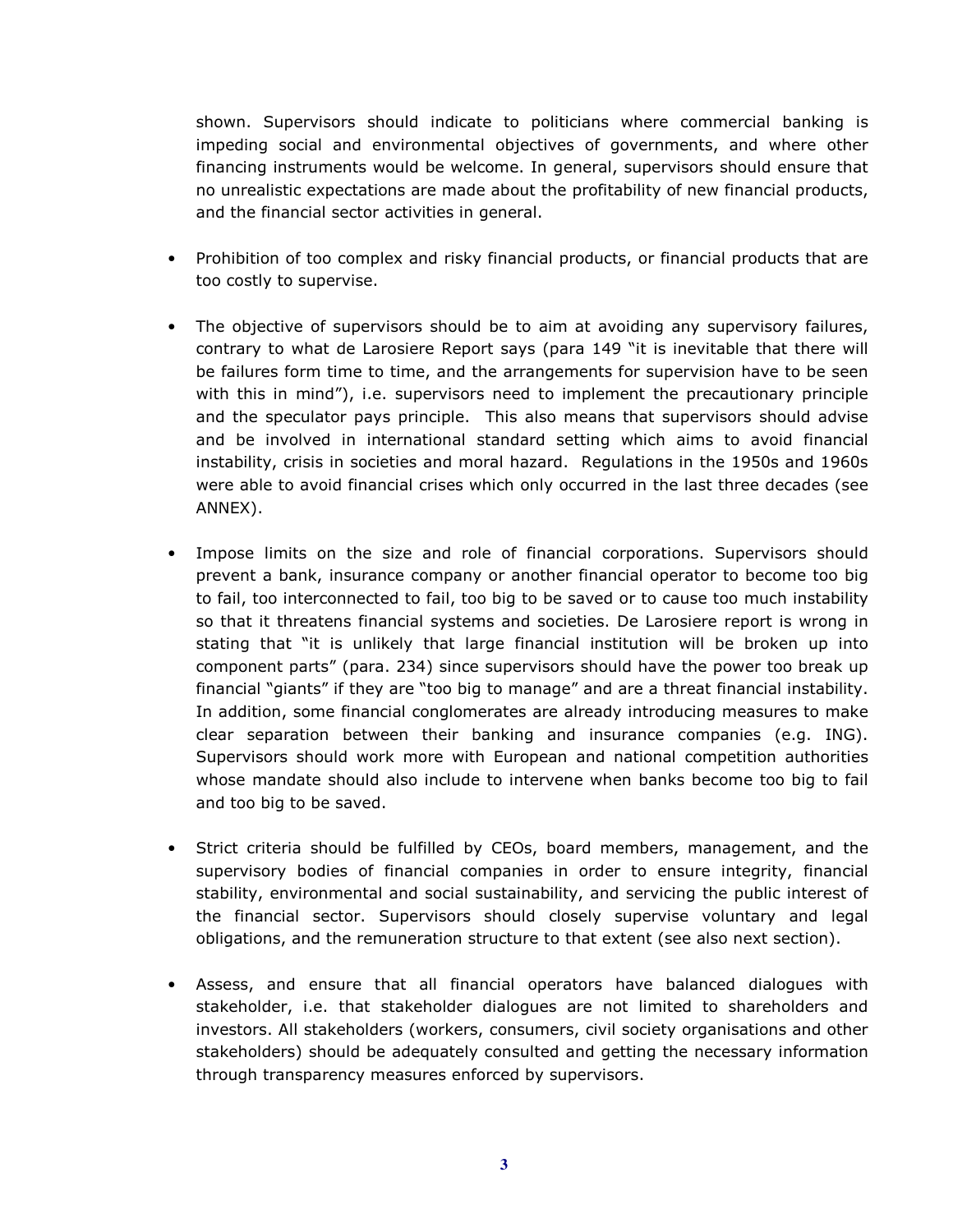• Supervisors should not allow off shore banking and off balance sheets, and help develop rules and supervisory structures to that extend. The objective should be to avoid any risk of opacity, complexity and lack of transparency to would prevent supervisors from assessing potential and direct financial risks and other societal risks.

The proposals in de Larosiere Report have given in to political sensitivities whereby the national interest are being equated by protecting the national financial industry and the financial center of a country against foreign competition. However, the approach on which supervision should start is that financial services should be at the service of a sustainable society and that growth or preservation of one's national financial industry does not necessarily serve the public interest of a country. It is not a supervisor role to protect the growth of the financial sector of a country or of the EU. In the past, political and economic pressure to ensure the 'competitiveness' of the financial industry has resulted in supervisors relaxing strict enforcement of regulations which were already being weakened by the same political interest to ensure that regulations would not prevent the growth of a country's financial industry.

Therefore, for all financial operators, not only banks or insurance companies, which operate across borders, supervisory structures must be established on the international level as well as the EU level,to ensure all supervisors are subject to the principle of "do no harm" to other countries where the same cross border financial operator are active, through due mechanisms allow to integrate countries' due public interests and specificities.

The refusal of the UK (whose light touch approach to regulation has undermined regulation and supervision processes at EU level and made Europe more vulnerable to financial crises) to establish European supervisory structures whereby not the home supervisor takes the final decision, and France's refusal about European wide insurance company supervision because capital reserve requirements that would harm French insurance companies should therefore be questioned.

Solutions to overcome differences between home and host countries should mainly serve the public interest at national, EU level and international level, and not only be taken from the perspective of the growth or protection of the financial industry (that has been lobbying heavily at EU and international level against strong financial regulation and supervision although financial conglomerates are interested in cross border supervision to avoid complex national legislation.)

## **SUPERVISING BEYOND FINANCIAL STABILITY**

The proposals contained in the European documents that are subject to this consultation have the objective of "consistent set of supervisory rules" with no national derogation or additions, "a harmonized core set of standards is defined and applied throughout the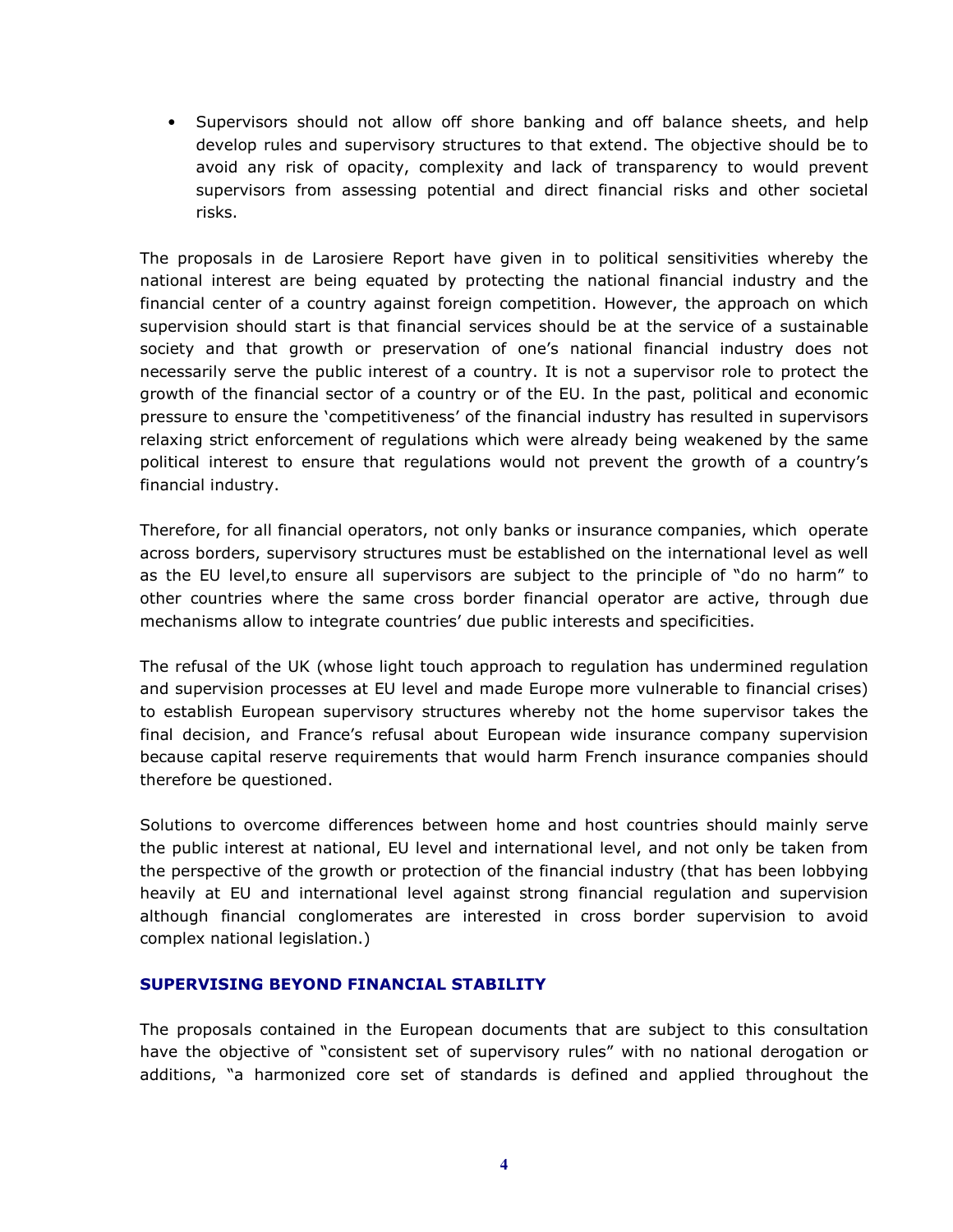member states" (EC document, Annex I), "a high level minimum standard" for all supervisors in the EU (de Larosiere Report para. 41)

At least such supervisory rules should include the obligation that supervisors make assessments of the risks of the financial system, financial markets and particular financial operators (micro-prudential supervision and macro prudential supervision) to the environment, social development (e.g. gap between rich and poor) and societies as a whole. In other words, the supervision of the financial sector should not only aim at contributing to sustainable economic growth (de Larosiere Report para. 151) but also to the development of sustainable, low carbon economies and equitable development in all societies in all countries.

In order to facilitate supervision to that extend, banks and financial institutions and their directors should be legally responsible for social, environmental and human rights impacts of the projects and companies that they finance and support, and the financial products that they sell. They must have a legal duty of care not to commit or be complicit in human rights and environmental abuses. For instance, they should not sell speculative products in food commodities that cause food prices to rise and hunger to increase, so that the right to food is undermined. This will balance the legal duty banks currently have to maximise profits for shareholders. Supervisors should be responsible for enforcing this legal duty. Other stakeholders can also play a role in promoting the public interest, including social and environmental operations of the financial industry, if sufficient transparency is guaranteed (see also next section).

#### **ACCOUNTABILITY, TRANSPARENCY AND DEMOCRACY:**

- Supervisors so far have very little communication channels with stakeholders such as consumers, employees and unions, civil society and non governmental organizations (NGOs) e.g. those dealing with anti-poverty and social justice, environmental protection and sustainable development, and human rights. Supervisors should provide appropriate channels for communication with civil society organizations so that their views can be heard by supervisors. This should allow discussions for instance on gaps in supervision or on needed changes in the financial sector regulations (on which supervisors give advice) to guarantee the public interest.
- Cancel privileged access: The close contacts behind closed doors between supervisors, regulators and Central Banks on the one hand and the financial industry on the other hand has lead to damaging 'regulatory capture' in the past. Banks and financial institutions have enormous (lobby) power and had great influence over national, EU and international financial policies. The granting to the financial industry of privileged access to decision making processes should be cancelled at national, European and international level. Advisory groups that are controlled by representatives of the financial sector should be abandoned.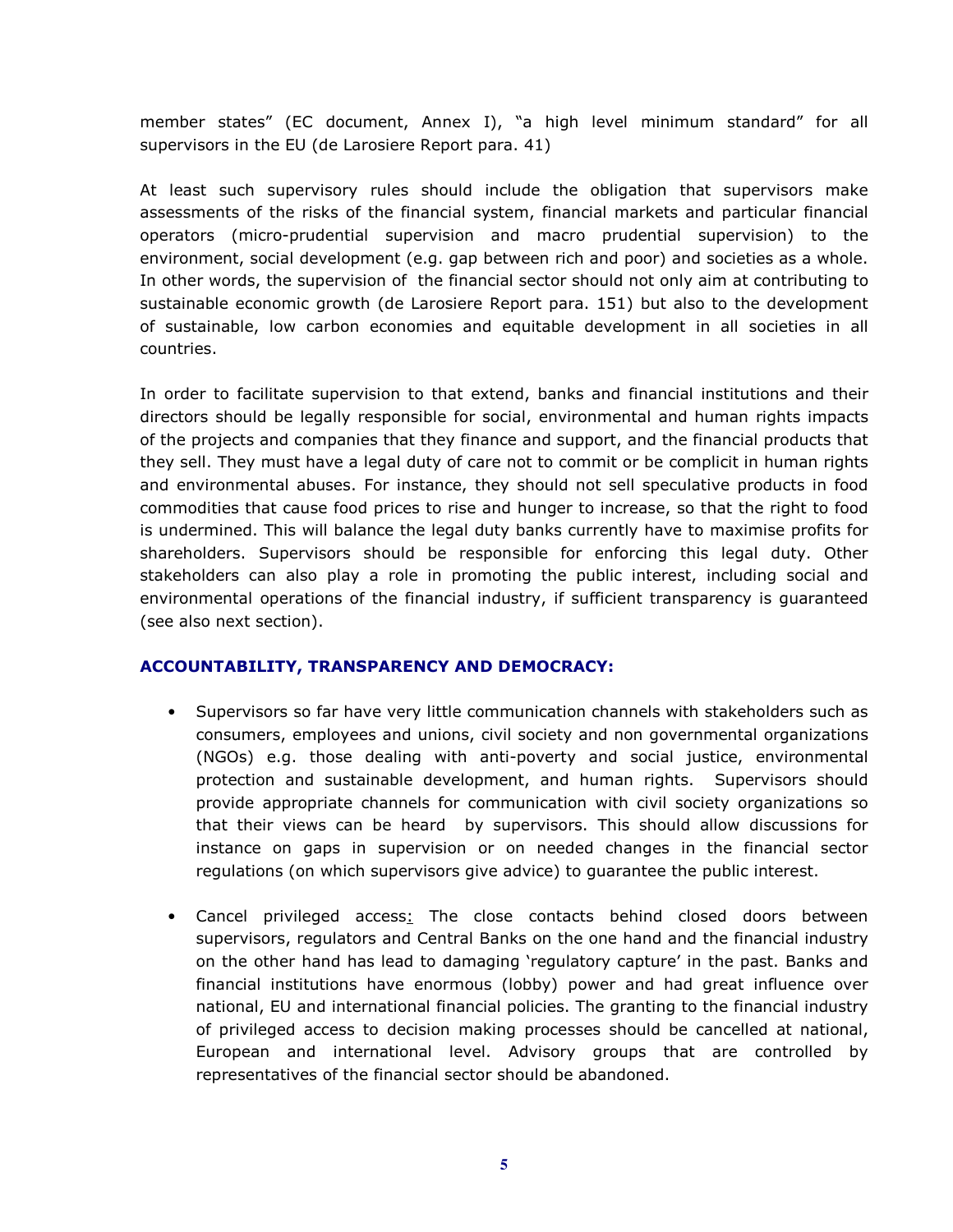- The process leading to the creation of a European system of financial supervision (part IV of Larosiere Report) should include sufficient stakeholder consultations that are not confined to a few non-financial sector stakeholders and provide the means for non-financial stakeholders to meaningful participate in the dialogues, consultations, etc. (such financial support should not be confined to small investors only). Such non-financial sector stakeholders include unions, employees of the financial sector, consumers, civil society organisations from all countries where European financial actors are operating.
- Where supervisors have made mistakes, there must be due democratic and political procedures to make supervisors accountable for their mistakes and remove supervisors who are failing in their duty. The principle in de Larosiere Report (para. 187) that supervisory work must be independent from political authorities but should be fully accountable needs further elaboration. Supervisors' and central banks' independence of political procedures needs to be reviewed as the weaknesses have been apparent in the last decade, and should be subject to criteria such as the decision-making of financial regulation that supervisors have to enforce, has to be democratic (see footnote 10 of Larosiere Report para. 187).
- Any dialogues between supervisors and the financial industry regarding solutions to the financial crisis, supervisory structures and regulation in general, must be conducted in a transparent and democratic fashion and secrecy for pure supervisory reasons should be reduced to a minimum.

Supervisors and financial operators should provide much more transparency about their activities, including lending, so as to increase possibilities for better accountability and stakeholder discussions. Guaranteeing as much transparency as possible (against the argument that most requires confidentiality to protect company secrets) should be a tasks of supervisors. In order to facilitate the work of supervisors and stakeholders, multinational corporations should be obliged to report on all their activities and transactions on a country by country basis (both third-party and intra-group), labour costs and number of employees, finance costs (third-party and intra-group), profits before tax, provisions for tax and tax actually paid, and tangible asset investment, without exception for any jurisdiction. In order to improve accounting and supervision, supervisors should increase their capacity of surveillance of accounts of financial operators.

Supervisors should promote that the International Accounting Standards Board (IASB), where such accounting standards are adopted, be reformed from a private entity into a specialist Commission of the United Nations Economic and Social Committee, with appropriate input from stakeholders from civil society and business. There are great concerns about company auditing being not a function of the state, but a commercial activity commissioned by each company for itself. That practice introduces an unacceptable conflict of interests, as illustrated in auditing failures over the last decade.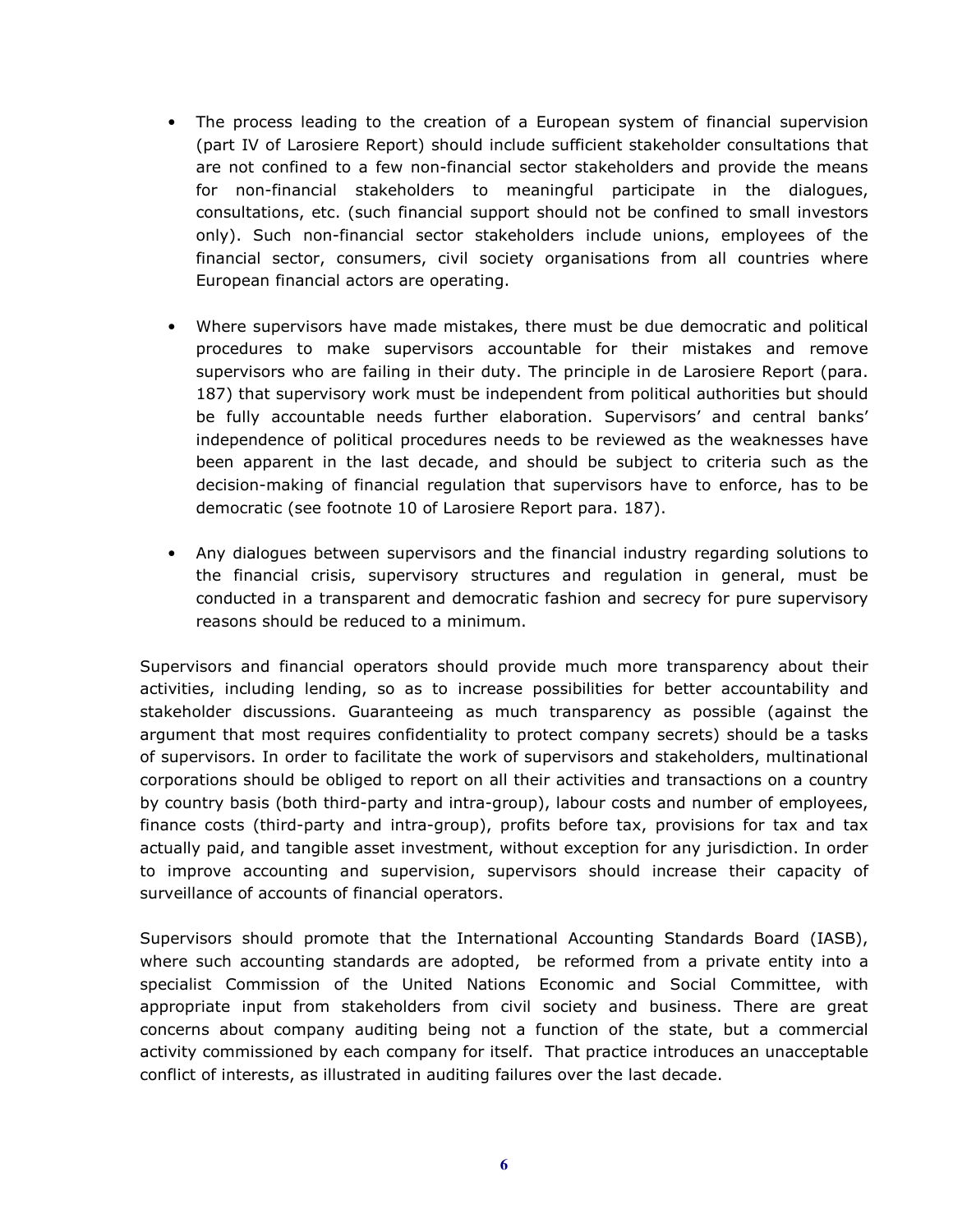#### **GLOBAL SUPERVISORY COOPERATION**

- The supervision of European banks and European insurance companies or equity traders, in whatever form, should also include at least the consultation if not the active involvement, of supervisors or central banks of those countries **beyond the EU** where these European financial companies have an important market share, for instance from 10% onwards. This goes beyond the recommendation of the de Larosiere report that especially the financial "giants" should have supervisory structures at international level. In some developing countries, the presence of foreign banks or other financial operators take such an important part of the financial system that decisions taken by foreign supervisors might have major impacts on the financial and monetary systems of these countries. Also, the activities of these foreign financial operators such as foreign banks might have a negative impact (e.g. foreign banks withdraw saving money from host country to home country). As long as the cooperation between supervisors especially between those from Western home countries and those of developing countries is not sufficient, host country supervisors should have the precendence over home supervisors to protect the financial stability, public interest, customers and investors in the host country. For the same reason, host country supervisors should also be able to have decisionmaking over branches of banks.
- All supervisors should have the duty to avoid spill-over problems into other countries of financial operators under their supervision, and should have a duty of doing no harm to host countries where financial operators under their supervision have commercial activities. The supervision of financial cross sector conglomerates is an urgent matter, especially of no splitting of those conglomerates is being envisaged. The principles established above should also apply for supervision at international level.
- The FSAP of the IMF needs to be improved and incorporate the many principles, duties and criteria of supervision (and regulation) as described above.
- Supervisors should not only reduce international risk and volatility by imposing restrictions on cross-border lending and cross-border bank ownership, but also on lending in any country in a foreign currency to avoid that problems are created as now in Hungary and Romania where as many as 55 per cent of households hold foreign exchange household loans.
- Financial supervisors need to promote competition policy, both at national, EU and international level, to ensure that financial conglomerates that are 'too big to fail' and too big to manage or supervise, are being reduced in size.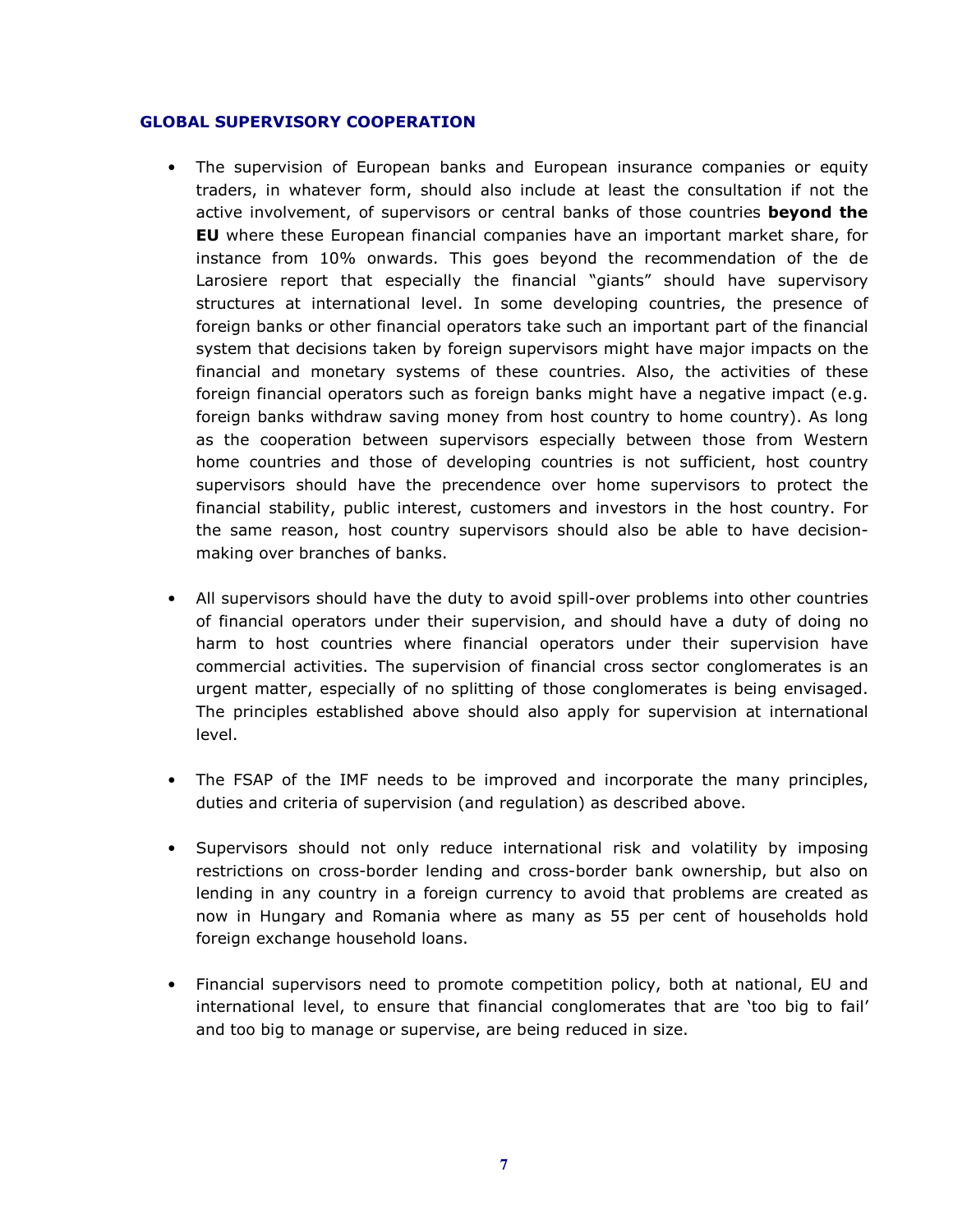#### **COORDINATION**

- After the G20 summit decisions, supervision of banks and non-bank entities such as hedge funds should be organized at international level in a manner that makes supervision really meaningful and avoids duplication of EU efforts (but rather the EU supervisory structures should underpin and strengthen international supervision). Supervisors should encourage very strict regulation of Hedge Funds and prohibit activities that cause major damage to society, such as speculating in food commodities and foreign currencies of developing countries.
- There should be an immediate response of direct cooperation in supervision of financial conglomerates that combine retail banking, investment banking, insurance and securities trading. Some coordination is taking place at national level but the European supervisory structure is still split in supervision of banks and insurance, and security trading. The long term process proposed by de Larosiere report does not deal with current problems of instability and vulnerability and must be immediately complemented by a set of proposals that guarantees increased supervision at EU level of cross-sectoral financial conglomerates to ensure stability in the near term.
- Supervisors should have the task to coordinate or at least have an overview, with powers to intervene to protect the public interest, of different policies towards the financial sector. For instance, supervisors have currently very little information and assessments of the impact of trade agreements (GATS agreement in the WTO, Free trade agreements including the EPA agreement between CARIFORUM and the EU) in which financial services are liberalized, regulation is restricted (see Article XVI of the GATS, and the GATS "Understanding on Commitments in Financial Services") and capital controls are severely restricted. The European Commission continues to push for liberalization and deregulation of financial services in developing countries through free trade and investment agreements, which runs counter to what is happening at the EU level, and is not coherent with the fact that international and regional financial regulation and supervision is not yet in place.

#### **BUDGET**

(see de Larosiere Report recommendation 22, p. 55)

Given the new many regulations that are being proposed by the G-20 on much more entities, including rating agencies, and in different ways e.g. more judgment rather than relying solely on internal risk models, sufficient resources must be made available to hire the required expansion of highly skilled staff. Is there political will to provide enough for highly qualified staff at supervisory bodies? Will the new commitments to tackle tax evasion and avoidance provide the necessary sufficient resources? Will fraud investigations be strengthened (especially in the UK because of the behaviour of the City of London, but not only there)? Fraud is investigated by national police forces, and the EU should give a clear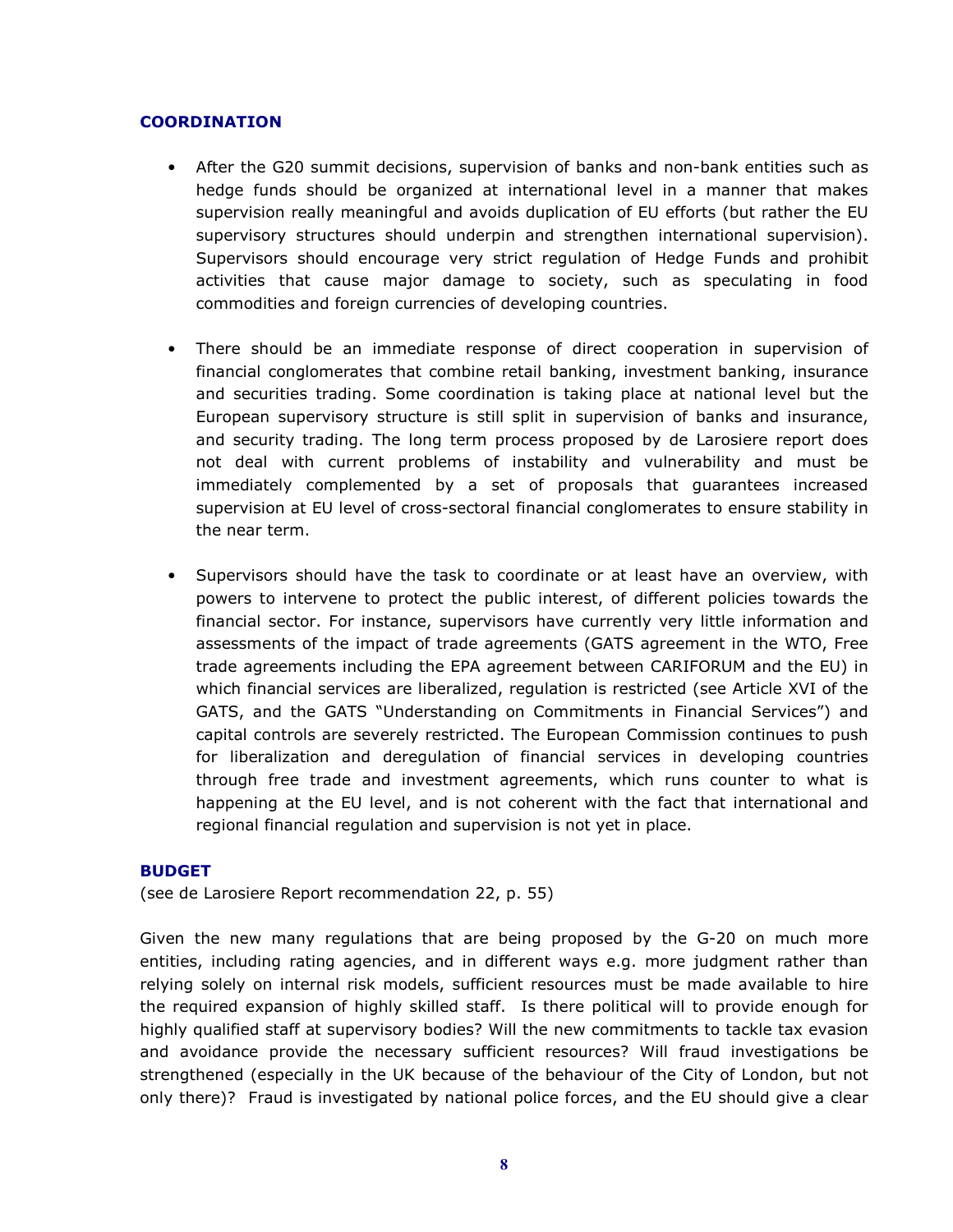signal to strengthen them. This will require the fullest communication and cooperation between international supervisors and the anti-fraud police in all countries.

When supervisors are also authorized to control behaviour that can lead to sanctions, they will need sufficient budget to build up cases and defend themselves against legal threats by financial companies against their charges.

## **OTHER ISSUES AND COMMMENTS**

------------------------------

- Priority should be given to improve transparency, accountability and oversight instead of improving the business environment. The proposal to reduce accounting burdens on micro-enterprises (page 10) runs completely counter to the need for better accounting
- The proposals on how to transform the current bonus system should be much clearer and concrete, and should support the public function and the principle of no social and environmental harm by financial commercial operations and their managers.
- The proposals for improved financial regulation and supervision still rely on the same neo-liberal policies that caused the crisis. Since the IMF has supported such policies, the IMG should not play a central role in international financial supervision but more much importance should be given on the role the UN could play and is already playing.
- Economic stimulus packages should support the ecological transformation of the economy and create socially and ecologically sustainable jobs in the EU but also elsewhere in the world, and supervision is needed to ensure this happens. Supervisors should promote the introduction of global financial transaction taxes and corporate taxes to fund economic stimulus packages which aim at the ecological conversion of the economy – investment in public transport, in public services, in promoting sustainable agriculture and localized food systems, in sustainable energy production (this excludes nuclear energy or the promotion of agrofuels for transport), and to other climate change relevant investments. In the Global South, such funds must in particular be invested into the agricultural sector, promoting localized food systems, based on organic food production.

**9**